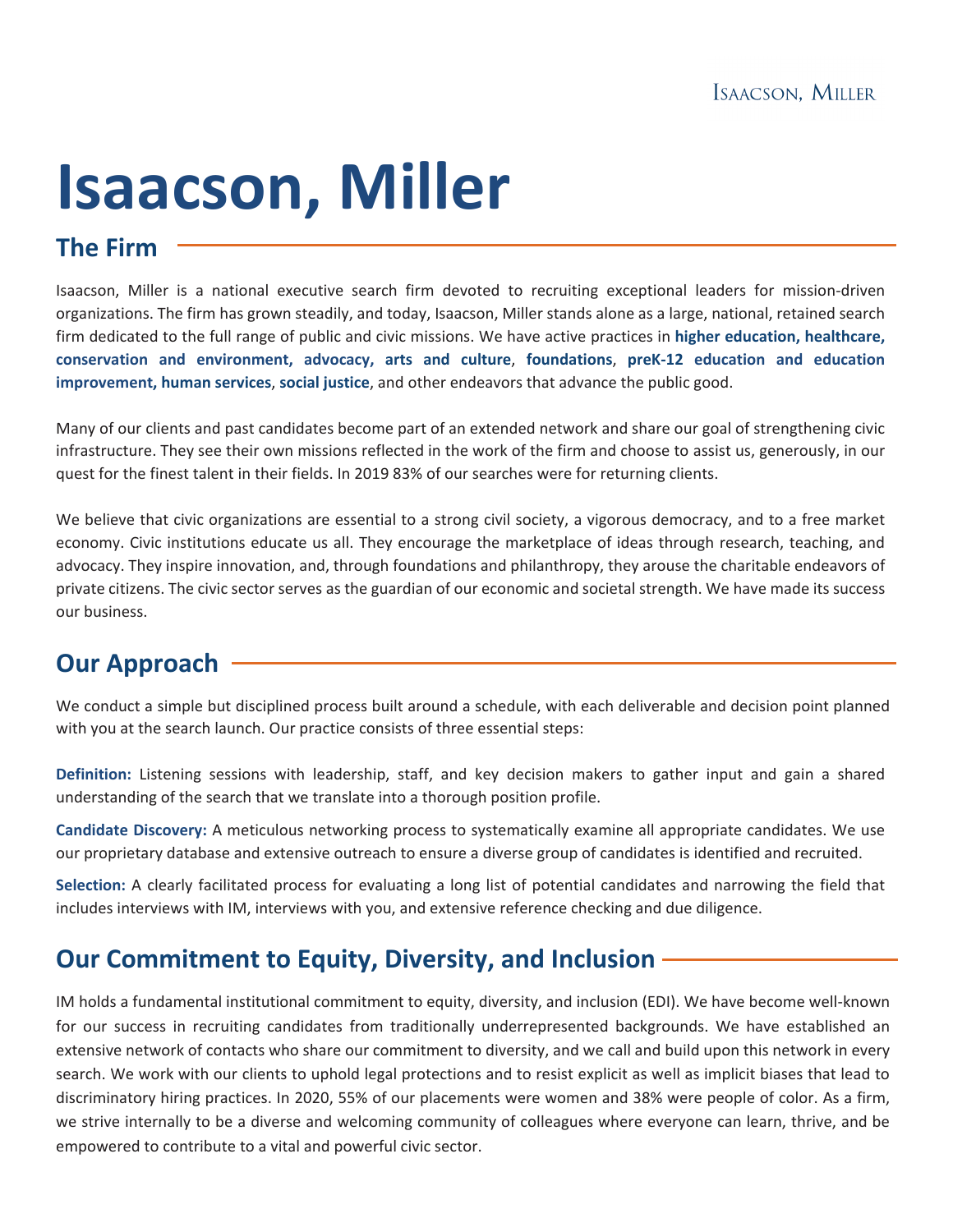### **ISAACSON, MILLER TEAM BIOGRAPHIES**

## **JACQUELINE MILDNER PARTNER**



Jacqueline Mildner joined Isaacson, Miller in 2005, continuing her career in executive development for associations and higher education institutions. She has recruited leaders for The National Recreation and Park Association, The Association for Information Science and Technology, The American Physical Therapy Association, The American Speech-Language-Hearing Association, The National Science Teachers Association, The Federation of State Boards of Physical Therapy, Soroptimist International of the Americas, The American Society for Cell Biology, Chautauqua Institution, National Audubon Society, South Carolina Coastal Conservation League, Heifer

International, and Big Brothers Big Sisters of Southeastern Pennsylvania. Before coming to Isaacson, Miller, Jackie led the Congressional Fellows Program of The Brookings Institution, which brought young, promising executives to Capitol Hill. At the International Women's Forum, she worked with women of accomplishment and prestige who served as mentors to women at the critical mid-point of their careers.

#### **Office Locations**

- Philadelphia, PA
- Washington, DC

#### **Education**

- BA, Bucknell University
- MA, The American University

#### **Media**

- Searchcast: [Kids Can't Be What They Can't See](https://podcasts.apple.com/us/podcast/kids-cant-be-what-they-cant-see-im-conversation-marcus/id1512007481?i=1000483401560) | IM Podcast Conversation with Marcus Allen, CEO of Big Brothers Big Sisters Independence Region (July 2020)
- Searchcast: [Keep Your Purpose at the Center](https://podcasts.apple.com/us/podcast/keep-your-purpose-at-center-im-conversation-juliette/id1512007481?i=1000478370776) | IM Podcast Conversation with Juliette Bianco, Incoming Director, Weatherspoon Art Museum at the University of North Carolina at Greensboro (June 2020)